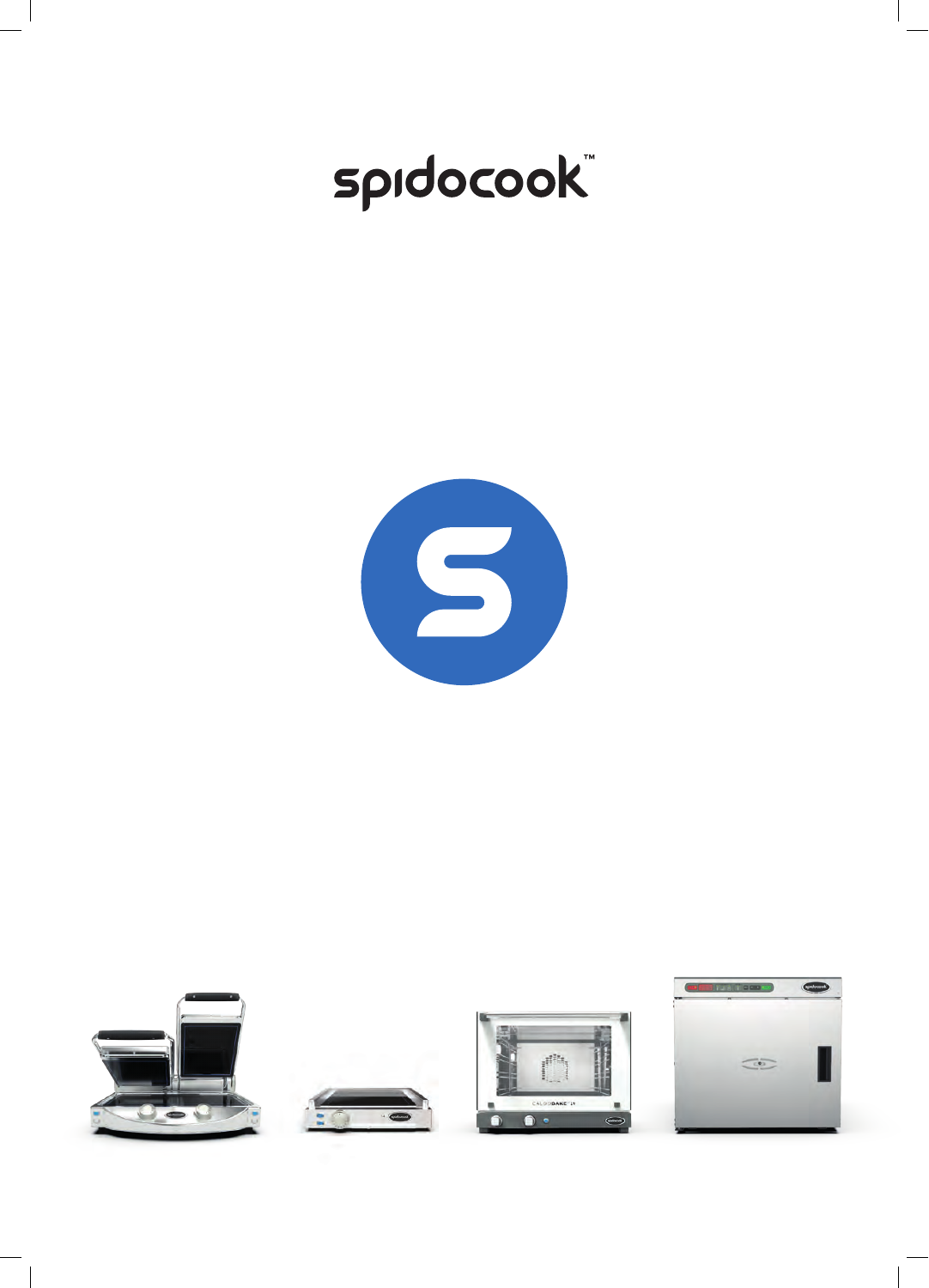# SPIDOGLASS™<br>SPIDO**FLAT**™

#### SPIDO**GLASS**™

 $SINGLE$ **GRILL** 

|                                  | <b>BLACK SMOOTH SURFACES</b> |                  |
|----------------------------------|------------------------------|------------------|
|                                  | <b>SP 010 P</b>              | <b>SP 010 E</b>  |
| Control                          | <b>MANUAL</b>                | <b>DIGITAL</b>   |
| Plate size                       | N°1 250 x 250 mm             | N° 1250 x 250 mm |
| Frequency                        | $50/60$ Hz                   | $50/60$ Hz       |
| Voltage                          | 230 V~1N                     | 230 V~1N         |
| Power                            | 1.5 kW                       | 1.5 kW           |
| Maximum temperature              | 400 °C                       | 350 °C           |
| Dimensions $w \times d \times h$ | 331 x 458 x 176              | 331 x 458 x 176  |
| Packaging dimensions w x d x h   | 373 x 535 x 265              | 373 x 535 x 265  |
| Net weight                       | 10 Kg                        | 10 Kg            |
| Gross weight                     | 11,1 Kg                      | 11,1 Kg          |
| <b>EAN Code</b>                  | 8029212015499                | 8029212015451    |
| Oty per pallet                   | 24                           | 24               |

#### **MEDIUM GRILL**



|                                | <b>SP 015 P</b> | <b>SP 015</b><br>$ECO$ $(2)$ |
|--------------------------------|-----------------|------------------------------|
| Control                        | <b>MANUAL</b>   | <b>MANUAL</b>                |
| Plate size                     | N°1400 x 300 mm | N°1400 x 300 mm              |
| Frequency                      | $50/60$ Hz      | $50/60$ Hz                   |
| Voltage                        | 230 V~1N        | 230 V~1N                     |
| Power                          | 3 kW            | $2$ kW                       |
| Maximum temperature            | 400 °C          | 400 °C                       |
| $Dimensions$ w $x$ d $x$ h     | 481 x 457 x 182 | 481 x 457 x 182              |
| Packaging dimensions w x d x h | 540 x 527 x 254 | 540 x 527 x 254              |
| Net weight                     | 14,9 Kg         | 14,9 Kg                      |
| Gross weight                   | 16 Kg           | 16 Kg                        |
| EAN Code                       | 8029212016472   | 8029212016465                |
| Qty per pallet                 | 12              | 12                           |

#### **DOUBLE GRILL**



|                                  | SP 020 P          | $ECO$ $(2)$<br><b>SP 020</b> | <b>SP 020 E</b>   |
|----------------------------------|-------------------|------------------------------|-------------------|
| Control                          | <b>MANUAL</b>     | MANUAL                       | <b>DIGITAL</b>    |
| Plate size                       | N° 2 250 x 250 mm | N° 2 250 x 250 mm            | Nº 2 250 x 250 mm |
| Frequency                        | 50/60 Hz          | 50/60 Hz                     | 50/60 Hz          |
| Voltage                          | 230 V~1N          | 230 V~ 1N                    | 230 V~ 1N         |
| Power                            | 3 kW              | 2 kW                         | 3 kW              |
| Maximum temperature              | 400 °C            | 400 °C                       | 350 °C            |
| Dimensions $w \times d \times h$ | 619 x 458 x 176   | 619 x 458 x 176              | 619 x 458 x 176   |
| Packaging dimensions w x d x h   | 665 x 535 x 265   | 665 x 535 x 265              | 665 x 535 x 265   |
| Net weight                       | 17 Kg             | 17 Kg                        | 17 Kg             |
| Gross weight                     | 19.4 Kg           | 19,4 Kg                      | 19,4 Kg           |
| <b>EAN Code</b>                  | 8029212015581     | 8029212015543                | 8029212015550     |
| Qty per pallet                   | 12                | $12^{12}$                    | 12                |

#### **SPIDOFLAT<sup>™</sup>**



| <b>BLACK SMOOTH SURFACES</b>   |                   |  |
|--------------------------------|-------------------|--|
|                                | <b>SP 200</b>     |  |
| Control                        | <b>MANUAL</b>     |  |
| Plate size                     | N° 1 280 x 440 mm |  |
| Frequency                      | $50/60$ Hz        |  |
| Voltage                        | 230 V~ 1N         |  |
| Power                          | 2.5 kW            |  |
| Maximum temperature            | 400 °C            |  |
| Dimensions w x d x h           | 398 x 654 x 128   |  |
| Packaging dimensions w x d x h | 450 x 700 x 170   |  |
| Net weight                     | 10 Kg             |  |
| Gross weight                   | 12 Kg             |  |
| <b>EAN Code</b>                | 8029212015697     |  |
| Qty per pallet                 | 16                |  |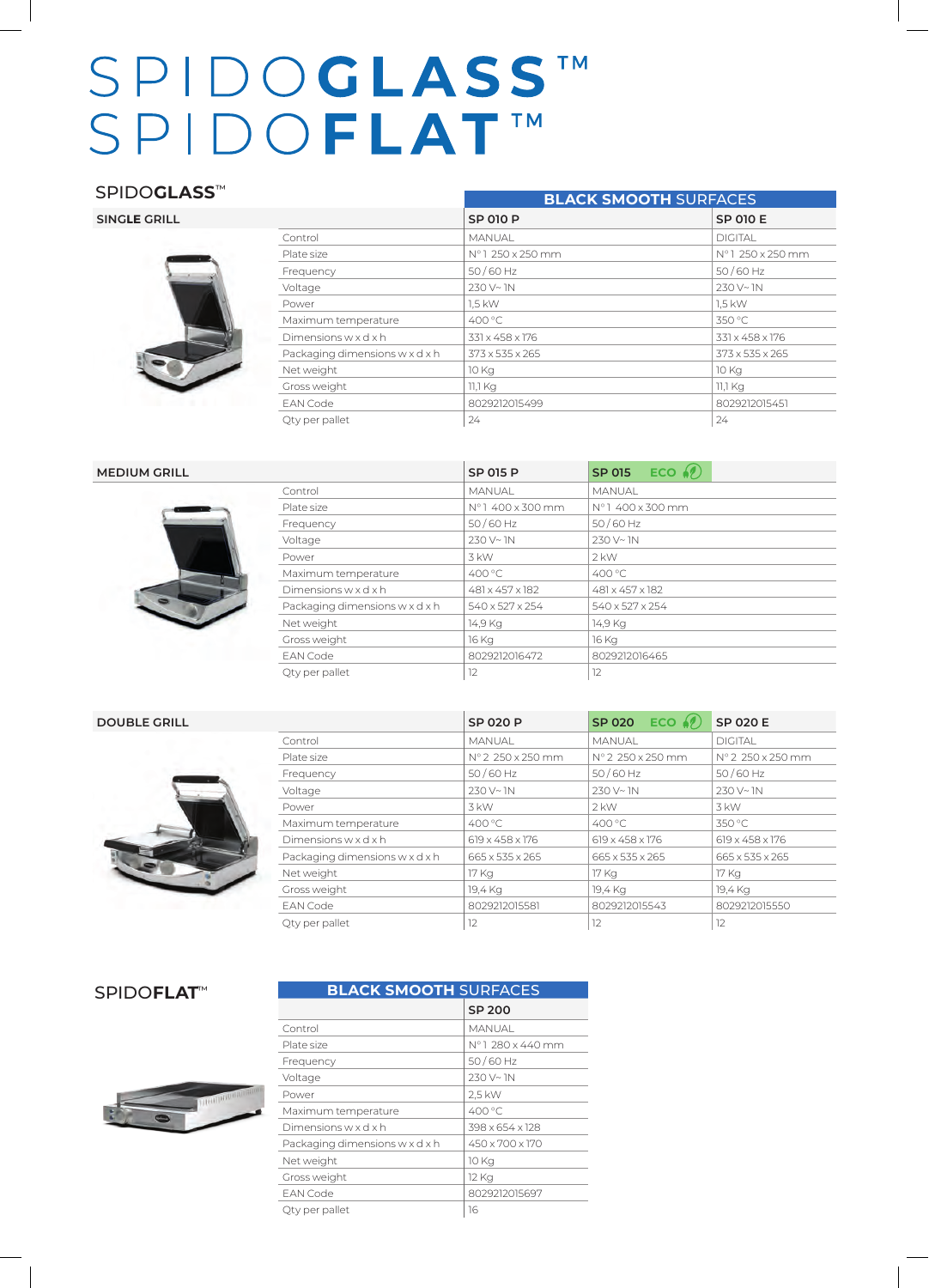

The ECO versions are custom designed to reduce the installed power (2kW instead of 3kW) and<br>to offer further energy savings in their use, maintaining the performance characteristics. They are<br>.particularly suitable even fo

| <b>BLACK</b> SURFACES, TOP RIBBED, LOWER SMOOTH |                  | <b>TRANSPARENT SMOOTH SURFACES</b> |                  |
|-------------------------------------------------|------------------|------------------------------------|------------------|
| <b>SP 010 PR</b>                                | <b>SP 010 ER</b> | <b>SP 010 PT</b>                   | <b>SP 010 ET</b> |
| <b>MANUAL</b>                                   | <b>DIGITAL</b>   | <b>MANUAL</b>                      | <b>DIGITAL</b>   |
| Nº 1 250 x 250 mm                               | N°1 250 x 250 mm | N°1 250 x250 mm                    | N°1 250 x250 mm  |
| $50/60$ Hz                                      | 50/60 Hz         | 50/60 Hz                           | $50/60$ Hz       |
| 230 V~ 1N                                       | 230 V~M          | 230 V~ 1N                          | 230 V~ 1N        |
| 1.5 kW                                          | $1.5$ kW         | 1,5 kW                             | $1.5$ kW         |
| 400 °C                                          | 350 °C           | 400 °C                             | 350 °C           |
| 331 x 458 x 176                                 | 331 x 458 x 176  | 331 x 458 x 176                    | 331 x 458 x 176  |
| 373 x 535 x 265                                 | 373 x 535 x 265  | 373 x 535 x 265                    | 373 x 535 x 265  |
| 10 Kg                                           | 10 Kg            | 10 Kg                              | 10 Kg            |
| 11,1 Kg                                         | 11,1 Kg          | 11,1 Kg                            | 11,1 Kg          |
| 8029212015505                                   | 8029212015468    | 8029212015536                      | 8029212015482    |
| 24                                              | 24               | 24                                 | 24               |

| SP 015 PR     | SP 015 R $ECO$  | <b>SP 015 PT</b> | ECO(2)<br><b>SP 015 T</b> |
|---------------|-----------------|------------------|---------------------------|
| MANUAL        | <b>MANUAL</b>   | <b>MANUAL</b>    | <b>MANUAL</b>             |
| N°1400x300 mm | N°1400 x300 mm  | N°1400 x 300 mm  | N°1400x300 mm             |
| $50/60$ Hz    | $50/60$ Hz      | $50/60$ Hz       | $50/60$ Hz                |
| 230 V~ 1N     | 230 V~ 1N       | 230 V~1N         | 230 V~1N                  |
| 3 kW          | 2 kW            | 3 kW             | 2 kW                      |
| 400 °C        | 400 °C          | 400 °C           | 400 °C                    |
| 481x457x182   | 481 x 457 x 182 | 481 x 457 x 182  | 481 x 457 x 182           |
| 540x527x254   | 540 x 527 x 254 | 540 x 527 x 254  | 540 x 527 x 254           |
| 14,9 Kg       | 14,9 Kg         | 14,9 Kg          | 14,9 Kg                   |
| 16 Kg         | 16 Kg           | 16 Kg            | 16 Kg                     |
| 8029212016489 | 8029212016502   | 8029212016496    | 8029212016519             |
| 12            | 12              | 12               | 12                        |

| <b>SP 020 PR</b>  | SP 020 R ECO $(2)$ | <b>SP 020 ER</b>  | <b>SP 020 PT</b>  | <b>SP 020 T</b> ECO (2) | <b>SP 020 ET</b> |
|-------------------|--------------------|-------------------|-------------------|-------------------------|------------------|
| MANUAL            | <b>MANUAL</b>      | <b>DIGITAL</b>    | <b>MANUAL</b>     | <b>MANUAL</b>           | <b>DIGITAL</b>   |
| N° 2 250 x 250 mm | Nº 2 250 x 250 mm  | N° 2 250 x 250 mm | N° 2 250 x 250 mm | Nº 2 250 x 250 mm       | Nº 2 250 x250 mm |
| $50/60$ Hz        | $50/60$ Hz         | $50/60$ Hz        | 50/60 Hz          | 50/60 Hz                | 50/60 Hz         |
| 230V~M            | $230V~V$ M         | 230V~M            | 230 V~1N          | 230V~M                  | 230V~M           |
| 3 kW              | 2 kW               | 3 kW              | 3 kW              | 2 kW                    | 3 kW             |
| 400 °C            | 400 °C             | 350 °C            | $400^{\circ}$ C   | $400^{\circ}$ C         | 350 °C           |
| 619x458x176       | 619 x 458 x 176    | 619 x 458 x 176   | 619 x 458 x 176   | 619 x 458 x 176         | 619 x 458 x 176  |
| 665x535x265       | 665 x 535 x 265    | 665 x 535 x 265   | 665 x 535 x 265   | 665 x 535 x 265         | 665 x 535 x 265  |
| 17 Kg             | 17 Kg              | 17 Kg             | 17 Kg             | 17 Kg                   | 17 Kg            |
| 19,4 Kg           | 19,4 Kg            | 19.4 Kg           | 19,4 Kg           | 19,4 Kg                 | 19,4 Kg          |
| 8029212015604     | 8029212015642      | 8029212015567     | 8029212015635     | 8029212015659           | 8029212015574    |
| 12                | 12                 | 12                | 12                | 12                      | 12               |

#### SPIDO**FLAT**™



\*Product sold without cable and power plug

| <b>BLACK SMOOTH SURFACES</b>   |                      |  |
|--------------------------------|----------------------|--|
|                                | SP 300*              |  |
| Control                        | <b>MANUAL</b>        |  |
| Plate size                     | N° 2 280 x 440 mm    |  |
| Frequency                      | $50/60$ Hz           |  |
| Voltage                        | 230 V~ 1N /400 V~ 3N |  |
| Power                          | 5 kW                 |  |
| Maximum temperature            | 400 °C               |  |
| Dimensions w x d x h           | 693 x 654 x 129      |  |
| Packaging dimensions w x d x h | 710 x 760 x 170      |  |
| Net weight                     | 17 Kg                |  |
| Gross weight                   | 18,4 Ka              |  |
| <b>FAN Code</b>                | 8029212015703        |  |
| Qty per pallet                 | 18                   |  |

#### **SpidoClean™**



| DB1046A0                  |                  |  |
|---------------------------|------------------|--|
| Spray detergent           |                  |  |
| Qty<br>per code           | 1 <sub>hox</sub> |  |
| <b>Bottles</b><br>per box | 12               |  |
| Qty<br>per bottle         | 750 ml           |  |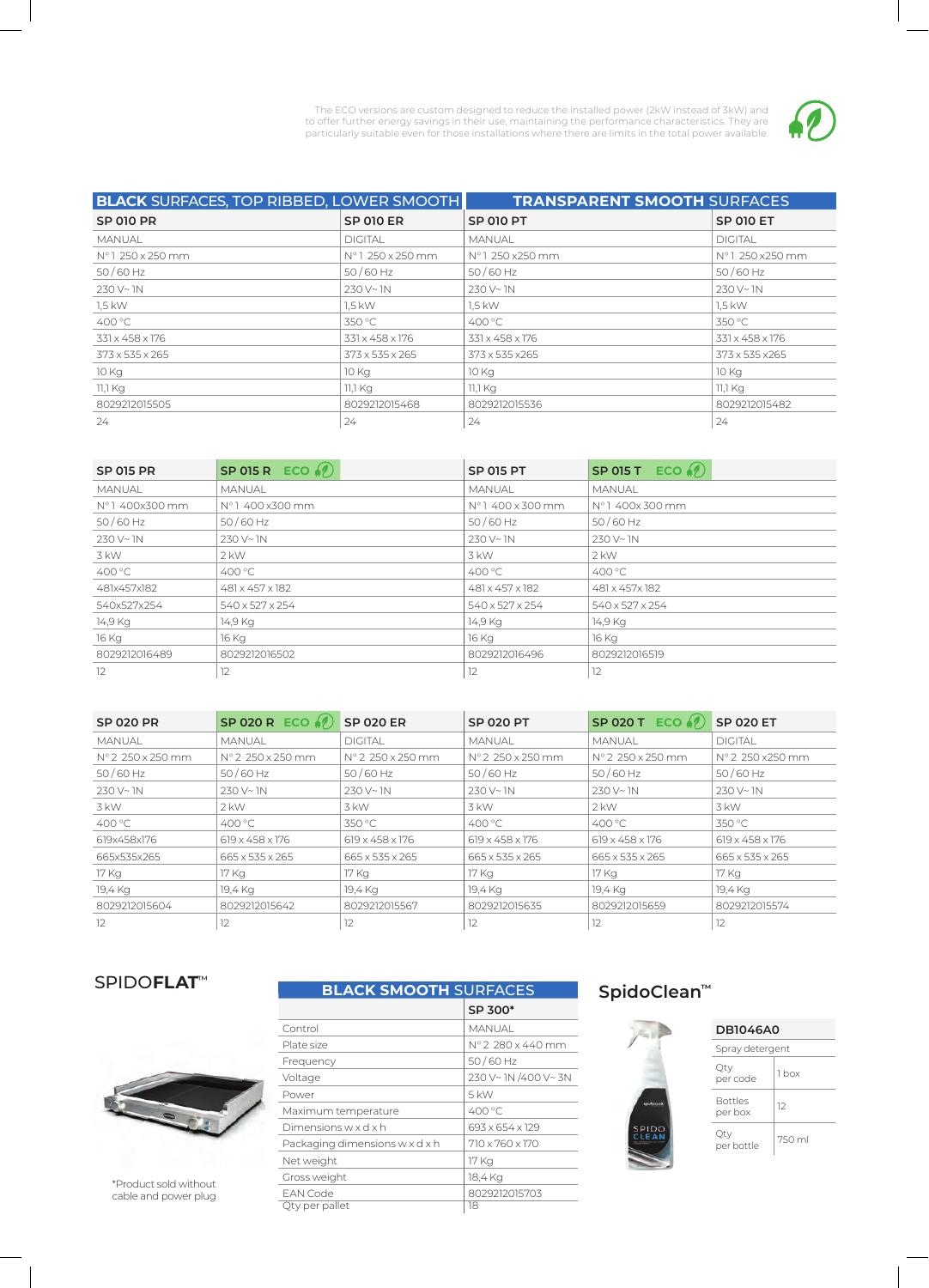## CALDOLUX™ & CALDOBAKE™



| CALDOLUX™                            |                 |  |
|--------------------------------------|-----------------|--|
|                                      | <b>SCH 030</b>  |  |
| Capacity                             | $N.°3$ GN 1/1   |  |
| Pitch                                | 67 mm           |  |
| Voltage                              | $230 V \sim 1N$ |  |
| Frequency                            | $50/60$ Hz      |  |
| Power                                | 0.76 kW         |  |
| Cooking maximum temperature          | 120 °C          |  |
| Holding maximum temperature          | 100 °C          |  |
| Dimensions ( $w \times d \times h$ ) | 436 x 645 x 409 |  |
| Packaging dimensions (w x d x h)     | 530 x 720 x 480 |  |
| Net weight                           | 21 Kg           |  |
| Gross weight                         | 23 Kg           |  |
| <b>EAN Code</b>                      | 8029212015826   |  |
| Oty per pallet                       | 8               |  |







| CALDOBAKE <sup>™</sup> S3      |                |  |
|--------------------------------|----------------|--|
|                                | <b>SF 003</b>  |  |
| Capacity (mm)                  | 3 - 342x242    |  |
| Pitch                          | 70 mm          |  |
| Voltage                        | 230 V~ 1N      |  |
| Frequency                      | $50/60$ Hz     |  |
| Power                          | 2.7 kW         |  |
| Maximum temperature            | 30 °C - 260 °C |  |
| Dimensions w x d x h (mm)      | 480x523x402    |  |
| Packaging dimensions w x d x h | 610x520x418    |  |
| Net weight                     | 16 Kg          |  |
| Gross weight                   | 19 Kg          |  |
| <b>EAN Code</b>                | 8029212016106  |  |
| Oty per pallet                 | 10             |  |

| CALDOBAKE <sup>™</sup> L3      |                |  |
|--------------------------------|----------------|--|
|                                | <b>SF 013</b>  |  |
| Capacity (mm)                  | 3 - 460x330    |  |
| Pitch                          | 70 mm          |  |
| Voltage                        | 230 V~ 1N      |  |
| Frequency                      | $50/60$ Hz     |  |
| Power                          | 2,7 kW         |  |
| Maximum temperature            | 30 °C - 260 °C |  |
| Dimensions w x d x h (mm)      | 600x587x402    |  |
| Packaging dimensions w x d x h | 668x640x418    |  |
| Net weight                     | 20 Kg          |  |
| Gross weight                   | 23 Kg          |  |
| <b>EAN Code</b>                | 8029212016113  |  |
| Qty per pallet                 | 8              |  |

| <b>CALDOBAKE™ L4</b>           |                |  |
|--------------------------------|----------------|--|
|                                | <b>SF 023</b>  |  |
| Capacity (mm)                  | 4 - 460x330    |  |
| Pitch                          | 75 mm          |  |
| Voltage                        | 230 V~ 1N      |  |
| Frequency                      | $50/60$ Hz     |  |
| Power                          | 3 kW           |  |
| Maximum temperature            | 30 °C - 260 °C |  |
| Dimensions w x d x h (mm)      | 600x587x472    |  |
| Packaging dimensions w x d x h | 668x640x488    |  |
| Net weight                     | 22 Kg          |  |
| Gross weight                   | 25 Kg          |  |
| <b>EAN Code</b>                | 8029212016120  |  |
| Qty per pallet                 | 8              |  |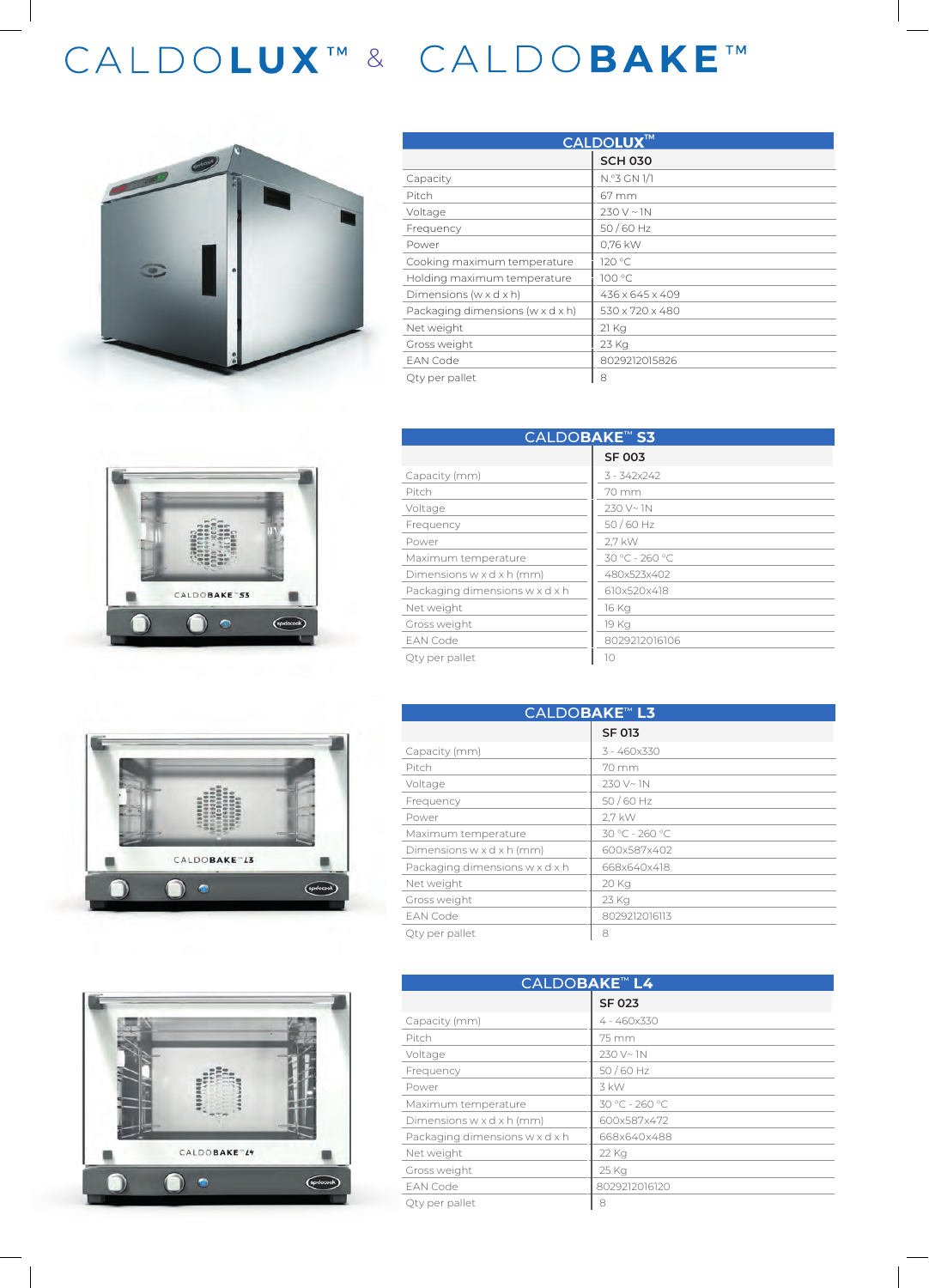### **Trays and grids**

#### CALDO**LUX**™



| <b>CALDOLUX ORIGINAL TRAYS</b>         |               |          |  |
|----------------------------------------|---------------|----------|--|
|                                        | Model         | Height   |  |
| Stainless steel GN 1/1 tray            | <b>TG 805</b> | $h20$ mm |  |
| Stainless steel GN 1/1 tray            | <b>TG 815</b> | h 40 mm  |  |
| Stainless steel GN 1/1 tray            | <b>TG 825</b> | $h65$ mm |  |
| Perforated stainless steel GN 1/1 tray | <b>TG 810</b> | $h20$ mm |  |
| Perforated stainless steel GN 1/1 tray | <b>TG 820</b> | h 40 mm  |  |
| Perforated stainless steel GN 1/1 tray | <b>TG 830</b> | h 65 mm  |  |
| Stainless steel GN 1/1 flat grids      | GRP 806       | h 40 mm  |  |

#### CALDO**BAKE**™